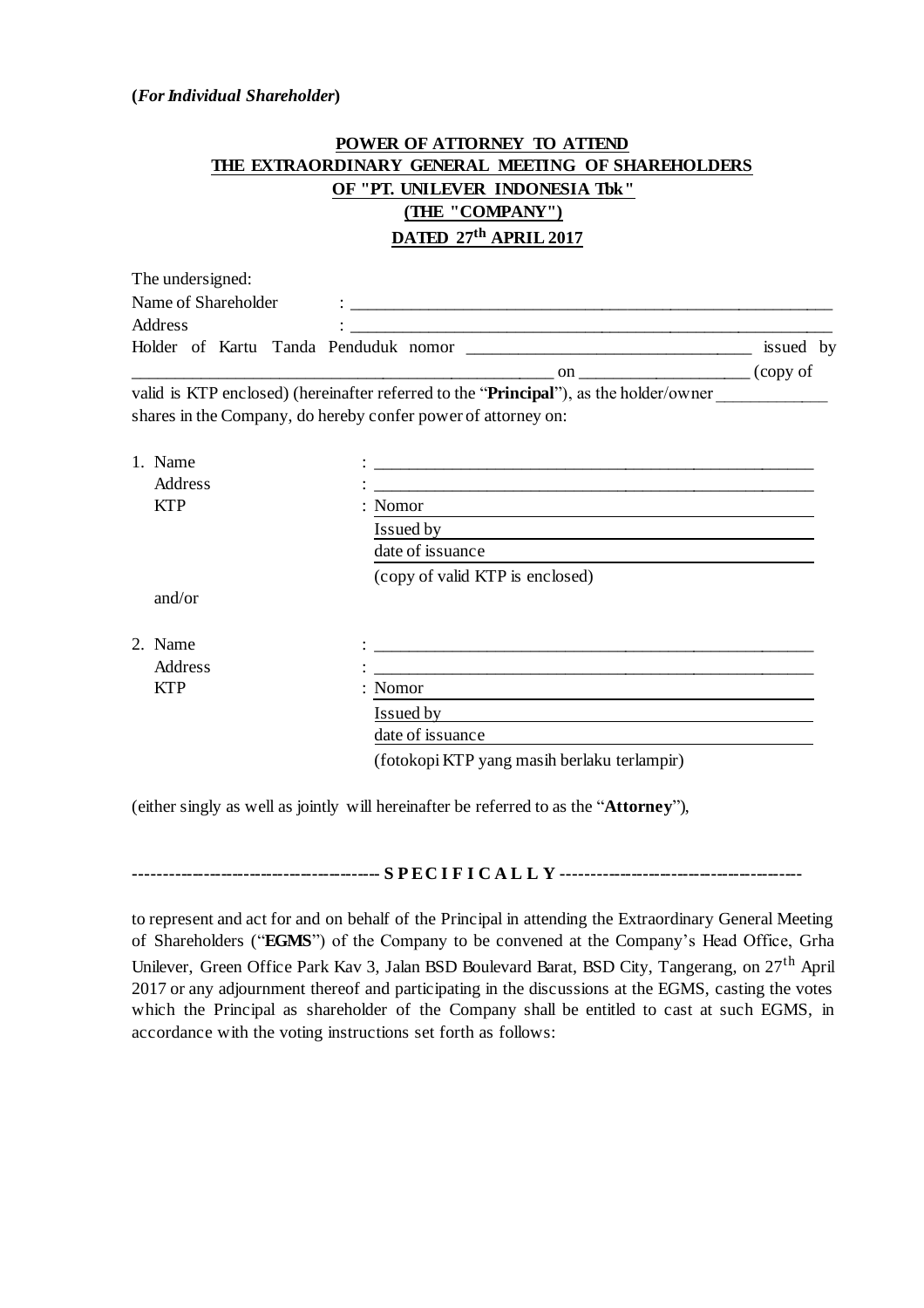| <b>AGENDA EGMS</b> |  | <b>VOTING INSTRUCTION</b>                 |  |  |                              |  |
|--------------------|--|-------------------------------------------|--|--|------------------------------|--|
|                    |  |                                           |  |  | In-Favor   Abstain   Against |  |
|                    |  | The change of composition of the Board of |  |  |                              |  |
|                    |  | Directors of the Company                  |  |  |                              |  |
|                    |  |                                           |  |  |                              |  |
|                    |  |                                           |  |  |                              |  |

-This power of attorney has been conferred on the Attorney under the following conditions:

- a. this Power of Attorney shall not be amended and/or cancelled/withdrawn without prior written notification from the principal to the Board of Directors of the Company, such notification to be received by the Board of Directors of the Company no later than 3 (three) business days prior to the date of the EGMS and if the Board of a Director of the Company does not so receive such a written notification from the Principal, the Board of Directors of the Company is entitled to assume and conclude that this power of attorney is still valid at the date of the EGMS on 21<sup>st</sup> April 2017;
- b. the Principal undertakes to fully accept and to ratify all actions performed by the Attorney on behalf of the Principal, by virtue of this power of attorney;
- c. the Principal confers this power of attorney with the right to delegate this power of attorney to other persons; and
- d. this power of attorney shall be effective as from the date  $26<sup>th</sup>$  April 2017.

|        | IN WITNESS WHEREOF, this power of attorney is executed in | on the |
|--------|-----------------------------------------------------------|--------|
| day of |                                                           |        |

For the Principal,  $\blacksquare$ 

Stamp Duty Rp. 6.000,-

\_\_\_\_\_\_\_\_\_\_\_\_\_\_\_\_

Notes:

- 1. If this power of attorney is executed in the Republic of Indonesia, it must be signed with the stamp duty of Rp 6,000,- and the signature of the Principal and the date of the signing thereof shall be affixed on such stamp duty.
- 2. To the Shareholders having their registered address overseas, if this power of attorney is executed outside the Republic of Indonesia, this power of attorney shall be notarized and subsequently legalized by the Embassy/Consulate of the Republic of Indonesia having its jurisdiction covering the territory where this power of attorney will be signed, or in the absence of any Embassy/Consulate of the Republic of Indonesia, this power of attorney shall be legalized in accordance with the local rules.
- 3. In accordance with paragraph 15.3. of Article 15 of the Articles of Association of the Company, the Chairman of the Meeting shall be entitled to request any person attending the Meeting to prove that they are entitled to attend the Meeting.
- 4. In accordance with paragraph 15.5. of Article 15 of the Articles of Association of the Company, members of the Board of Directors, members of the Board of Commissioners and employees of the Company may be appointed as a proxy of a shareholder of the Company in this Meeting, but the votes they cast in their capacity as a proxy of any shareholder of the Company shall not be counted in voting.